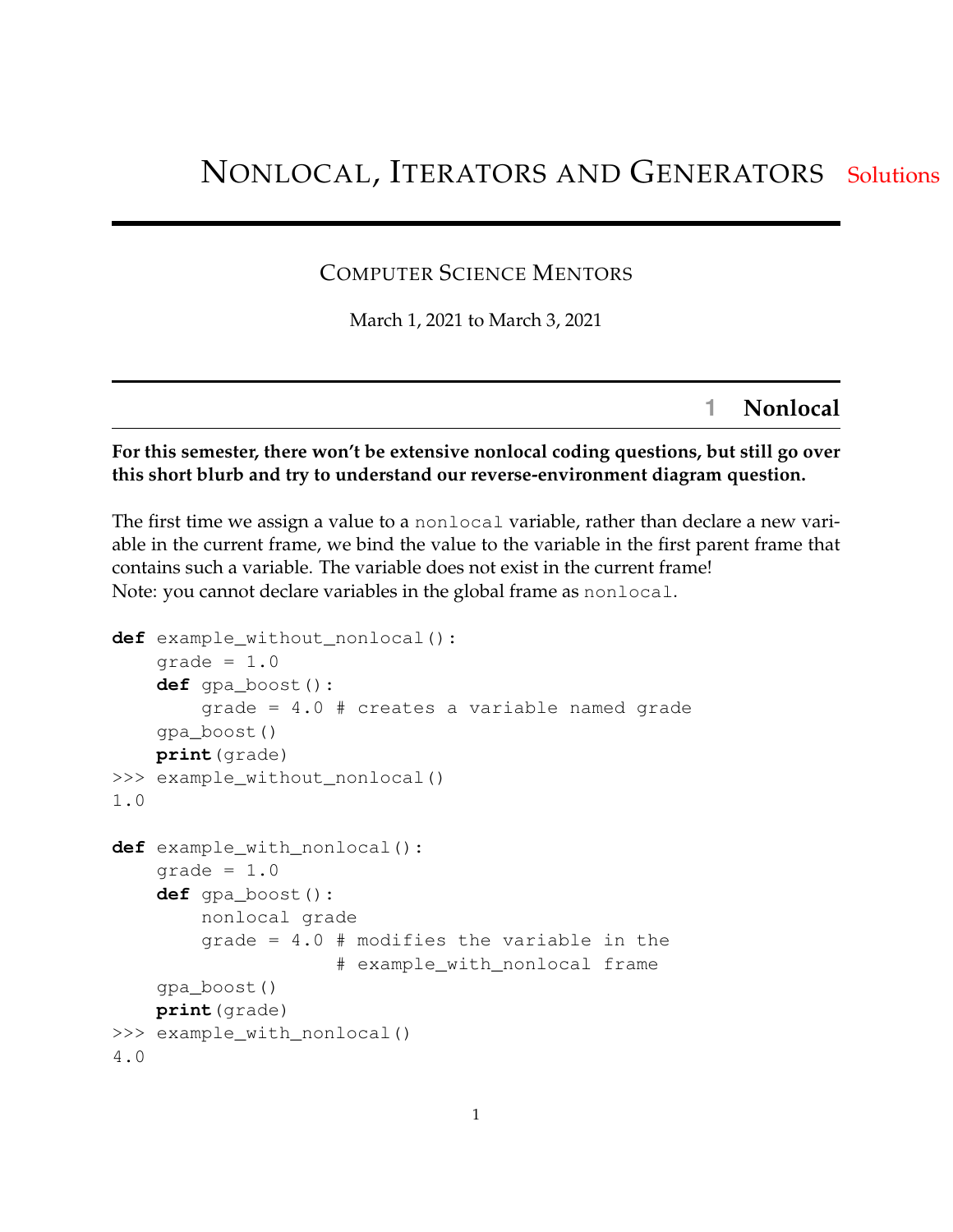### 1. **among us**

Fill in each blank in the code example below so that its environment diagram is the following. You do not need to use all the blanks.



```
return us
```

```
vote = \text{among('Red') ('Blue') ()}
```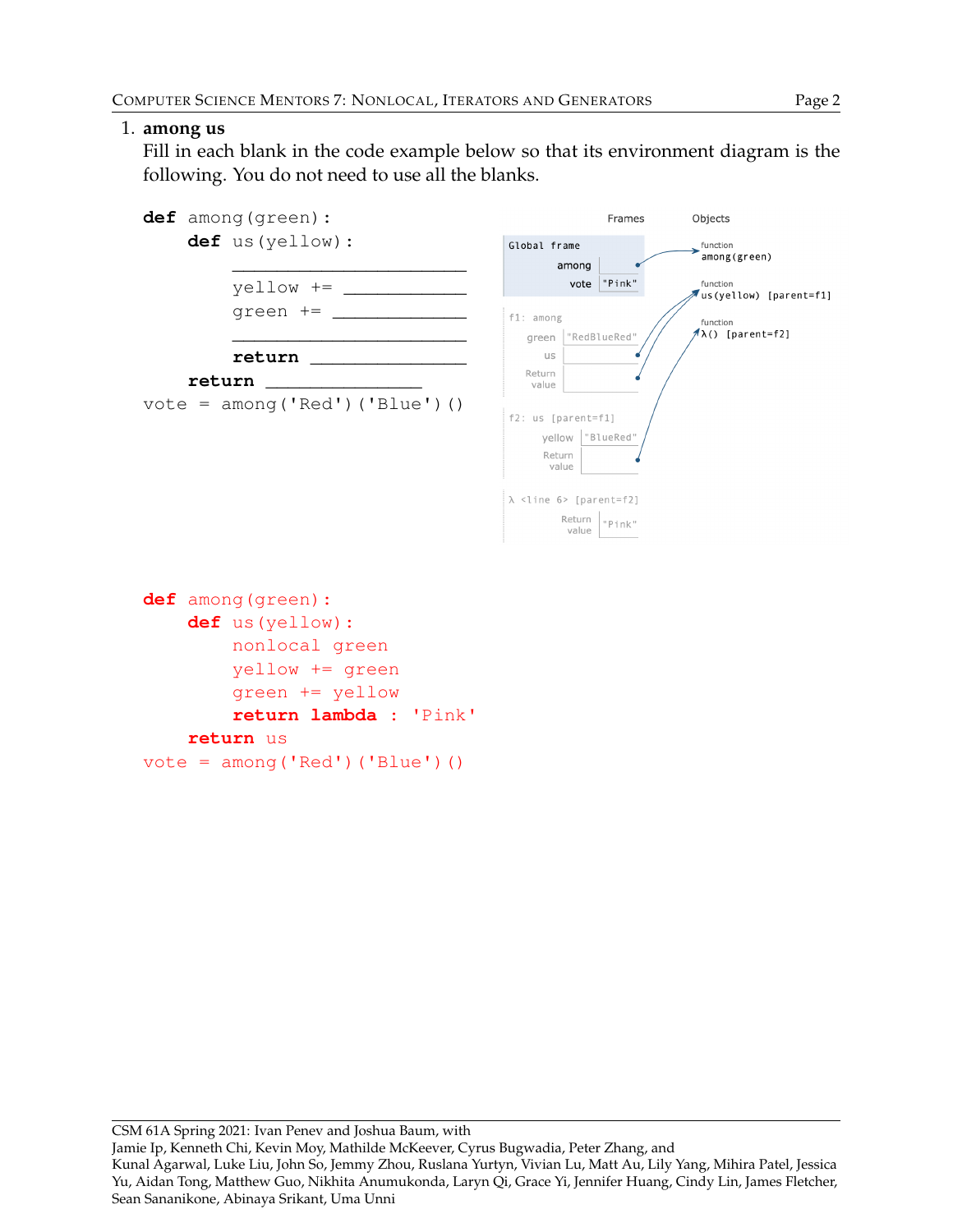# **2 Iterators and Generators**

An **iterable** is any container that can be processed sequentially. Think of an iterable as anything you can loop over, such as lists or strings. You can see this in **for** loops, which sequentially loop through each element of a sequence. The anatomy of the for loop can be described as:

```
for some_var in iterable:
    <do something with some_var>
```
An **iterator** remembers where it is during its iteration. Though an iterator is an iterable, the reverse is not necessarily true. Think of an iterable as a book whereas an iterator is a bookmark.

**Generators**, which are a specific type of **iterators**, are created using the traditional function definition syntax in Python (**def**) with the body of the function containing one or more yield statements. When a generator (a function that has yield in the body) is called, it returns a generator object. When we call the generator object, we evaluate the body of the function until we have yielded a value. The yield statement pauses the function, yields the value, saves the local state so that evaluation can be resumed right where it left off. yield operates similarly to a return statement.

1. Given the following code block, what is outputted by the lines that follow?

```
def foo():
    a = 0if a == 0:
        print("Hello")
        yield a
        print("World")
\gg foo()
<generator object>
>>> foo_gen = foo()
>>> next(foo_gen)
Hello
\cap>>> next(foo_gen)
World
StopIteration
>>> for i in foo():
```
CSM 61A Spring 2021: Ivan Penev and Joshua Baum, with

Jamie Ip, Kenneth Chi, Kevin Moy, Mathilde McKeever, Cyrus Bugwadia, Peter Zhang, and

Kunal Agarwal, Luke Liu, John So, Jemmy Zhou, Ruslana Yurtyn, Vivian Lu, Matt Au, Lily Yang, Mihira Patel, Jessica Yu, Aidan Tong, Matthew Guo, Nikhita Anumukonda, Laryn Qi, Grace Yi, Jennifer Huang, Cindy Lin, James Fletcher, Sean Sananikone, Abinaya Srikant, Uma Unni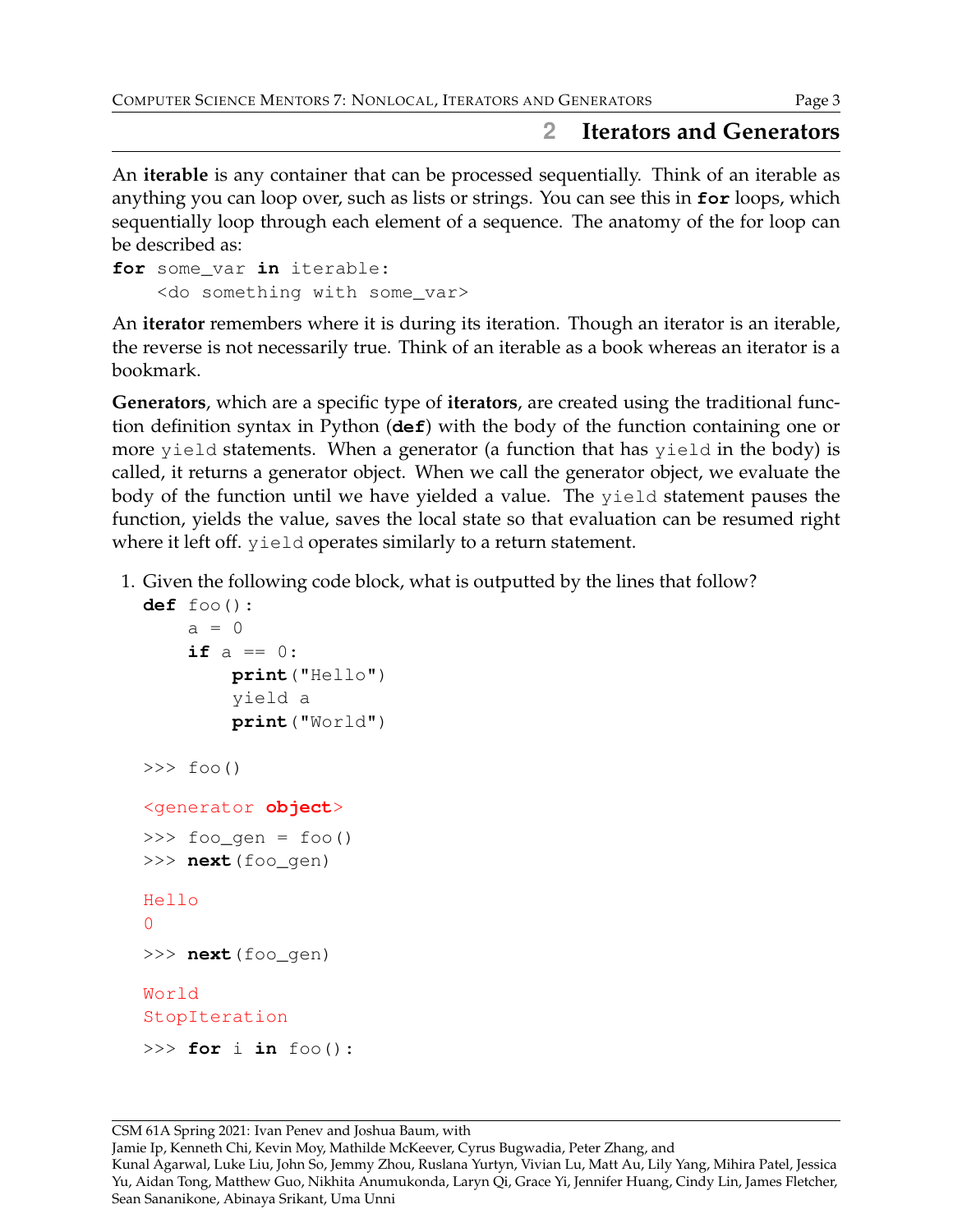```
... print(i)
Hello
\OmegaWorld
```
2. How can we modify foo so that it satisfies the following doctests?

```
\Rightarrow a = list(foo())
>>> a
[1, 2, 3, 4, 5, 6, 7, 8, 9, 10]
```
Change the **if** to a **while** statement, and make sure to increment a. This looks like: **def** foo():

```
a = 0while a < 10:
    a + = 1yield a
```
3. Define filter\_gen, a generator that takes in iterable s and one-argument function f and yields every value from s for which f returns a truthy value.

```
def filter_gen(s, f):
    """
    >>> list(filter_gen([1, 2, 3, 4, 5],
                                   lambda x: x \, \frac{1}{6} \, 2 == 0)[2, 4]>> list(filter_gen((1, 2, 3, 4, 5), lambda x: x < 3))
    [1, 2]
    """
for x in s:
    if f(x):yield x
```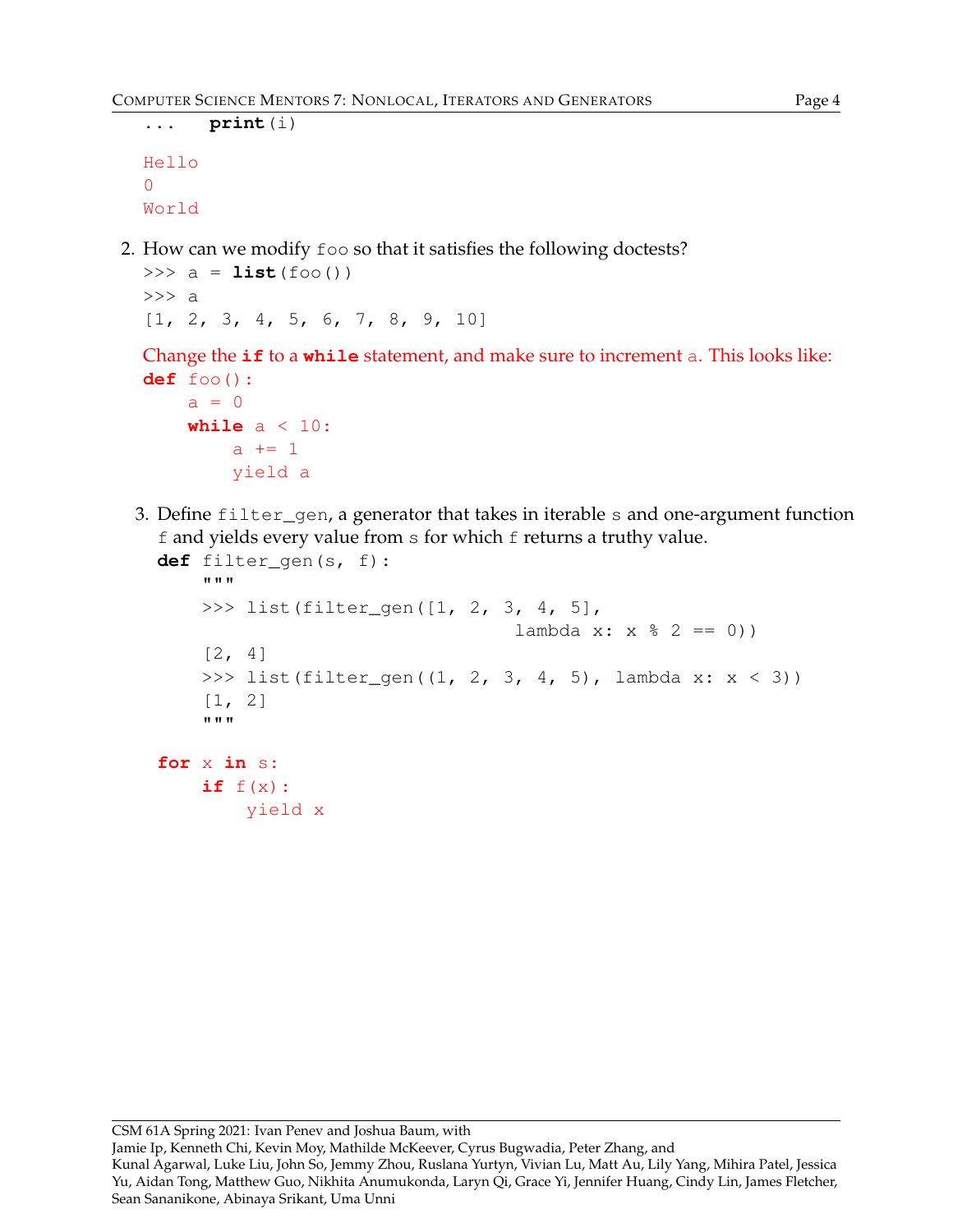4. Define all\_sums, a generator that iterates through all the sums that can be formed by adding the elements in lst.

```
def all_sums(lst):
    """
    >>> gen = all_sums([1, 2, 3])
    >>> sorted(gen)
    [0, 1, 2, 3, 3, 4, 5, 6]"""
    if not lst:
        yield 0
    else:
        for sum_of_rest in all_sums(lst[1:]):
            yield sum_of_rest + lst[0]
            yield sum_of_rest
```